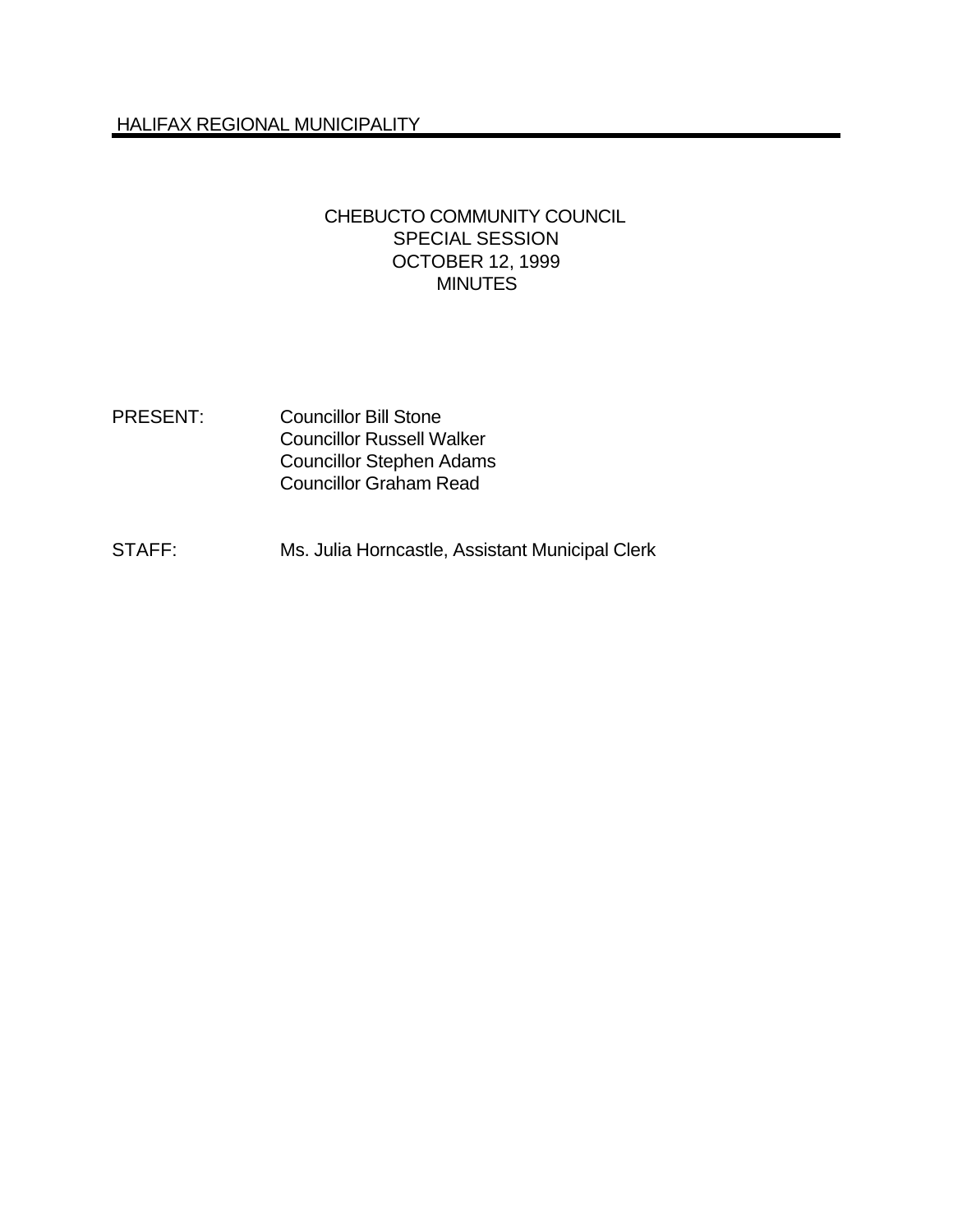## HALIFAX REGIONAL MUNICIPALITY CHEBUCTO COMMUNITY COUNCIL 2 OCTOBER 12, 1999

# TABLE OF CONTENTS

| 2. First Reading - Case #00168 - Application by the Halifax Regional |  |
|----------------------------------------------------------------------|--|
|                                                                      |  |